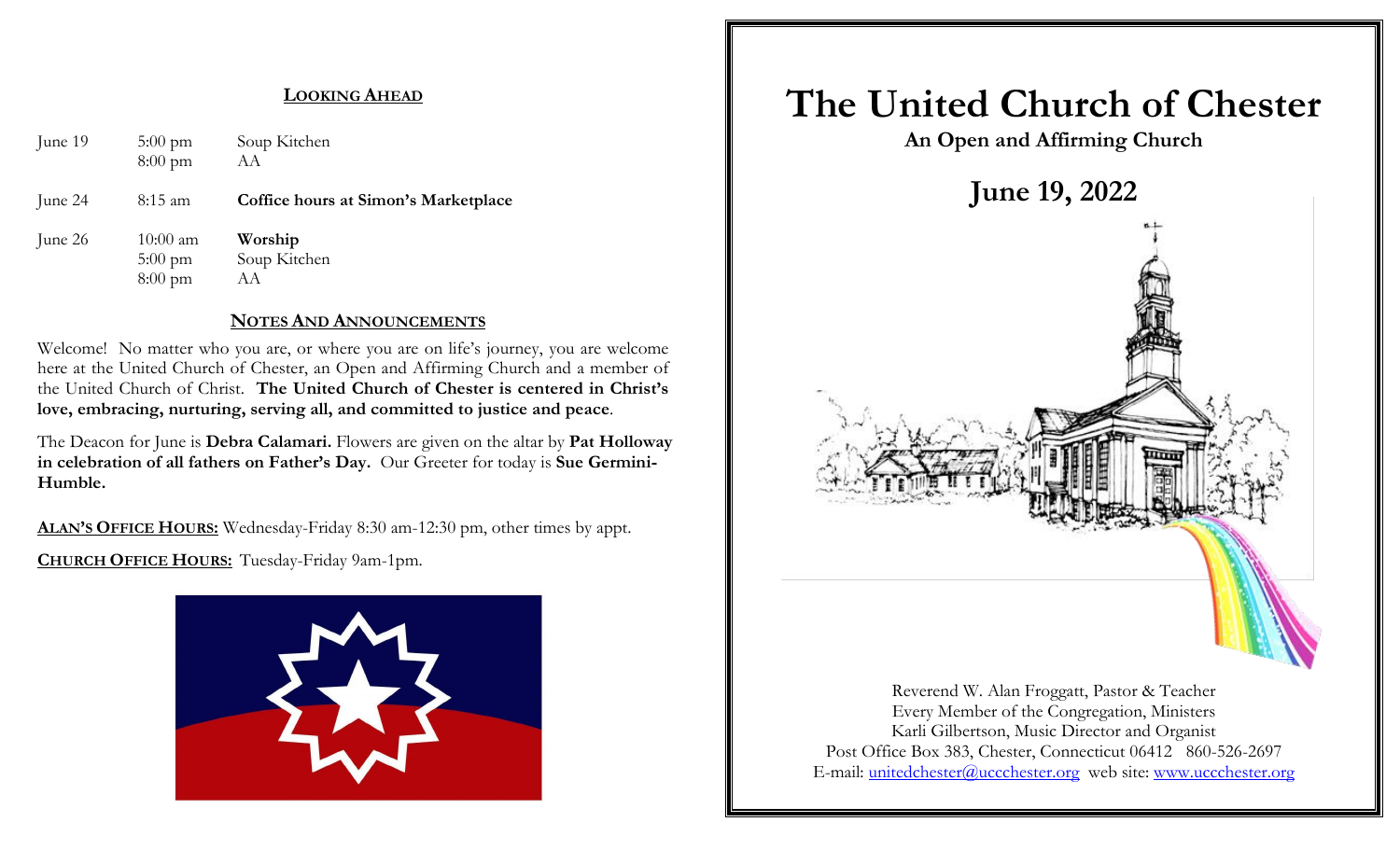### **THE UNITED CHURCH OF CHESTER**

An Open & Affirming Congregation of The United Church of Christ June 19, 2022 10:00 a.m. *Second Sunday after Pentecost*

#### **PREPARATION FOR THE WORD**

| PRELUDE                               | I've Got Peace Like a River                                                  | (spiritual)               |
|---------------------------------------|------------------------------------------------------------------------------|---------------------------|
| <b>INTROIT</b>                        | Wade in the Water                                                            | (spiritual)               |
| <b>CALL TO WORSHIP</b>                |                                                                              | (from Galatians $4 & 5$ ) |
| For freedom Christ has set us free:   |                                                                              |                           |
|                                       | We will stand firm and not submit again to the yoke of slavery.              |                           |
| We are no longer children of the law, |                                                                              |                           |
|                                       | But now we are heirs of the promise through Jesus Christ.                    |                           |
|                                       | At one time we were children of the flesh and of desire;                     |                           |
|                                       | Now we are the children of the Spirit, children of freedom, children of God. |                           |
| Amen.                                 |                                                                              |                           |
| $*HYMN$                               | When Israel Was in Egypt's Land (spiritual)                                  | 497                       |

#### INVOCATION Debra Calamari, Deacon

**Redeeming God, be among us this morning as the One who makes us free. Liberate us from the burdens of the cares and concerns that divert our hearts from you. Set our focus on Jesus Christ, who releases us from our bondage to sin, and frees us to do justice, to love kindness, and to walk in humility with You. Let your presence now make us bold to serve you, as servants to your people, and let our witness be true to your highest hopes for us; through Christ our Lord, Amen.**

#### **PROCLAMATION OF THE WORD**

OLD TESTAMENT LESSON Exodus 6.2-8; Leviticus 25.1-2, 8-12, 39-43

ANTHEM *In the Bulb There is a Flower (*Natalie Sleeth) Sung by Ruth Mowry, Jennifer Gill and Pat Holloway

### NEW TESTAMENT LESSON John 15.12-17

Jesus said, "This is my commandment, that you love one another as I have loved you. No one has greater love than this, to lay down one's life for one's friends. You are my friends if you do what I command you. I do not call you servants any longer, because the servant does not know what the master is doing; but I have called you friends, because I have made known to you everything that I have heard from my Father. You did not choose me but I chose you. And I appointed you to go and bear fruit, fruit that will last, so that the Father will give you whatever you ask him in my name. I am giving you these commands so that you may love one another."

SERMON *"Iubilee-teenth*" Rev. W. Alan Froggatt "For freedom Christ has set us free; stand firm, and do not submit to the yoke of slavery" (Galatians 5.1)

#### **RESPONSE TO THE WORD**

| <b>JOYS AND CONCERNS</b>                       |                           |                  |
|------------------------------------------------|---------------------------|------------------|
| PASTORAL PRAYER & LORD'S PRAYER ("trespasses") |                           |                  |
| POEM                                           | We Rose                   | by Kristina Kay  |
| *HYMN                                          | Lift Every Voice and Sing | 481              |
| <b>BLESSING &amp; BENEDICTION</b>              |                           |                  |
| <b>BENEDICTION RESPONSE</b>                    | We Shall Overcome         | (US traditional) |